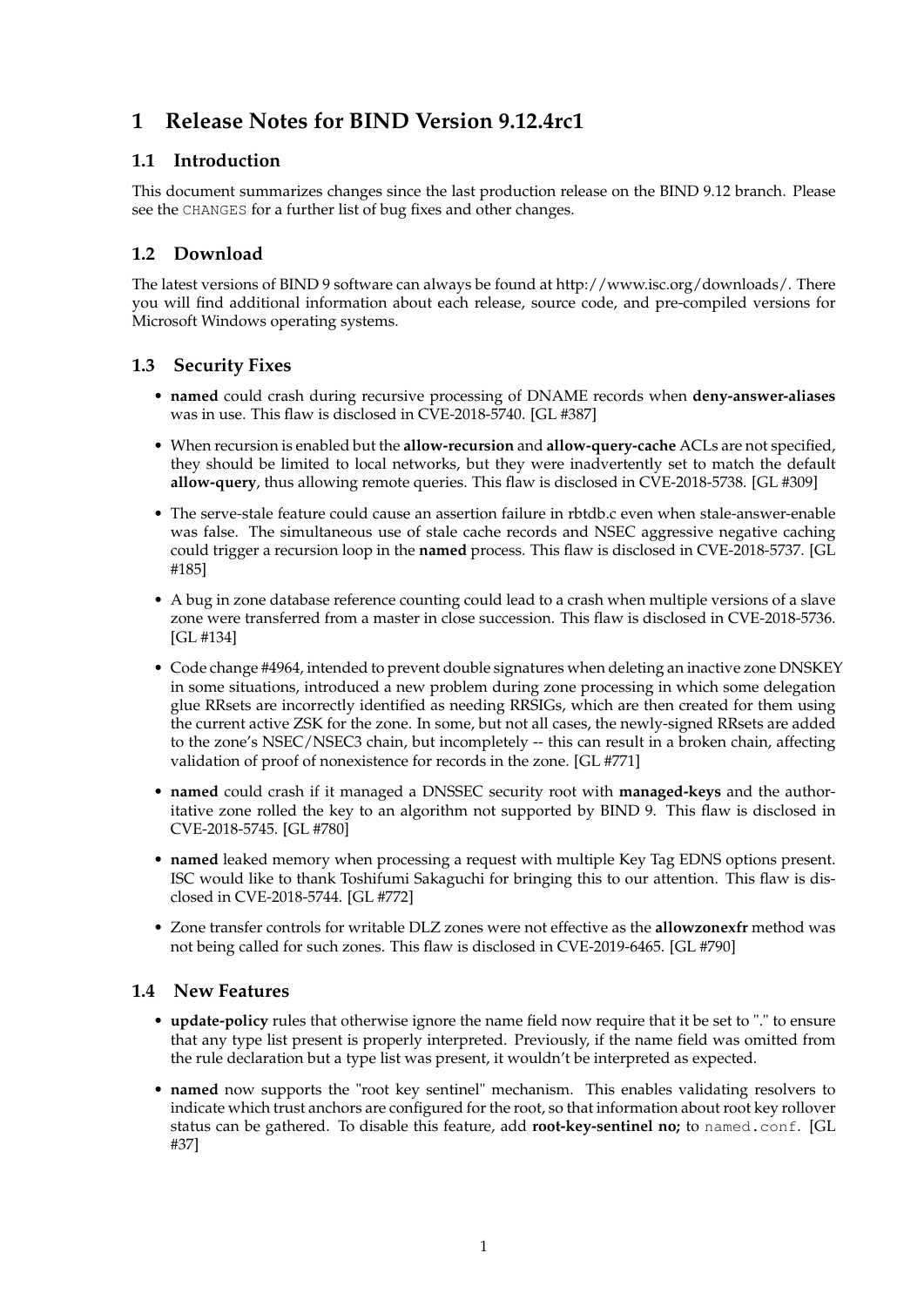• Add the ability to not return a DNS COOKIE option when one is present in the request. To prevent a cookie being returned add **answer-cookie no;** to named.conf. [GL #173]

**answer-cookie no** is only intended as a temporary measure, for use when **named** shares an IP address with other servers that do not yet support DNS COOKIE. A mismatch between servers on the same address is not expected to cause operational problems, but the option to disable COOKIE responses so that all servers have the same behavior is provided out of an abundance of caution. DNS COOKIE is an important security mechanism, and should not be disabled unless absolutely necessary.

- Two new update policy rule types have been added **krb5-selfsub** and **ms-selfsub** which allow machines with Kerberos principals to update the name space at or below the machine names identified in the respective principals.
- The new configure option **--enable-fips-mode** can be used to make BIND enable and enforce FIPS mode in the OpenSSL library. When compiled with such option the BIND will refuse to run if FIPS mode can't be enabled, thus this option must be only enabled for the systems where FIPS mode is available.

## **1.5 Feature Changes**

- BIND now can be compiled against libidn2 library to add IDNA2008 support. Previously BIND only supported IDNA2003 using (now obsolete) idnkit-1 library.
- **dig +noidnin** can be used to disable IDN processing on the input domain name, when BIND is compiled with IDN support.
- The **rndc nta** command could not differentiate between views of the same name but different class; this has been corrected with the addition of a **-class** option. [GL #105]
- When compiled with IDN support, the **dig** and the **nslookup** commands now disable IDN processing when the standard output is not a tty (e.g. not used by human). The command line options +idnin and +idnout need to be used to enable IDN processing when **dig** or **nslookup** is used from the shell scripts.

### **1.6 Bug Fixes**

- When a negative trust anchor was added to multiple views using **rndc nta**, the text returned via **rndc** was incorrectly truncated after the first line, making it appear that only one NTA had been added. This has been fixed. [GL #105]
- **named** now rejects excessively large incremental (IXFR) zone transfers in order to prevent possible corruption of journal files which could cause **named** to abort when loading zones. [GL #339]

### **1.7 License**

BIND is open source software licenced under the terms of the Mozilla Public License, version 2.0 (see the LICENSE file for the full text).

The license requires that if you make changes to BIND and distribute them outside your organization, those changes must be published under the same license. It does not require that you publish or disclose anything other than the changes you have made to our software. This requirement does not affect anyone who is using BIND, with or without modifications, without redistributing it, nor anyone redistributing BIND without changes.

Those wishing to discuss license compliance may contact ISC at https://www.isc.org/mission/contact/.

## **1.8 End of Life**

The end-of-life date for BIND 9.12 has not yet been determined. However, it is not intended to be an Extended Support Version (ESV) branch; accordingly, support will end after the next stable branch (9.14) becomes available. Those needing a longer-lived branch are encouraged to use the current ESV, BIND 9.11, which will be supported until December 2021. See https://www.isc.org/downloads/softwaresupport-policy/ for details of ISC's software support policy.